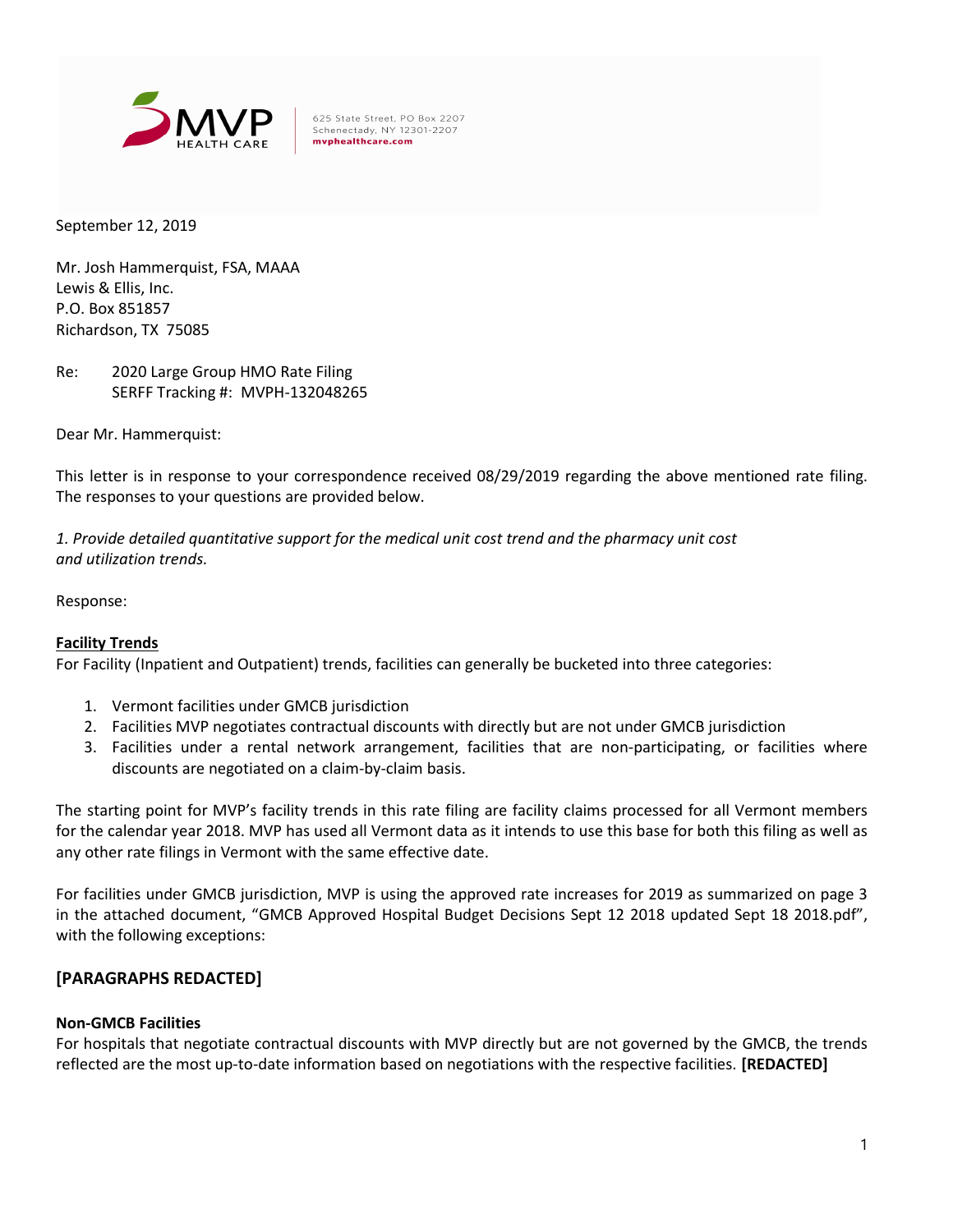

The final bucket reflects all remaining facilities with utilization by VT Exchange members, and [REDACTED] percent of the claim dollars in this bucket are handled under MVP's rental network. MVP contracts with a partner to provide in-network access to hospitals throughout the country.

# [PARAGRAPHS REDACTED]

# Physician Trends [PARAGRAPHS REDACTED]

### Medical Utilization Trends

MVP aggregated utilization data for all its Vermont members for the 36-month incurred time period January 2016 to December 2018. Claims were paid as of February 28, 2019 and completed with IBNR as necessary. MVP made two adjustments to this base utilization data when attempting to predict utilization for this rate filing:

- 1) Because of MVP's rapid membership growth from 2016 to 2018 in this block of business, it is difficult to compare overall utilization data from year to year. To normalize for this, MVP only analyzed claims for members who stayed with MVP for the entire 36-month period of the analysis. While this reduced the amount of data MVP used to forecast significantly, it enabled us to view a population that was relatively static over time and therefore view organic utilization trend as opposed to population changes.
- 2) To offset the effect of #1, MVP normalized its population for age and gender. Because we are using a static population, we also were concerned about the impact 3 years of aging would have on the data. The goal was to create a utilization trend for a generic member in the population, not for a specific member who ages over time.

# [PARAGRAPHS REDACTED]

### Pharmacy Trends

MVP is provided with pharmacy trend estimates by its Pharmacy Benefit Manager, CVSHealth. These trends are run for all of MVP's Vermont fully insured membership (ACA, Small Grandfathered and Large Group) and use historical utilization and unit cost data for those populations. This historical data is combined with CVSHealth estimates of changes in utilization, unit cost and generic dispensing rates to calculate their best estimate of Gross PMPM claim cost trends for 2019 and 2020. Please see the attached exhibit (CONFIDENTIAL MVP\_Vermont\_4Q2018\_CSTM\_02142019) which provides CVSHealth's best estimate of trends as of the time of the filing.

# [PARAGRAPHS REDACTED]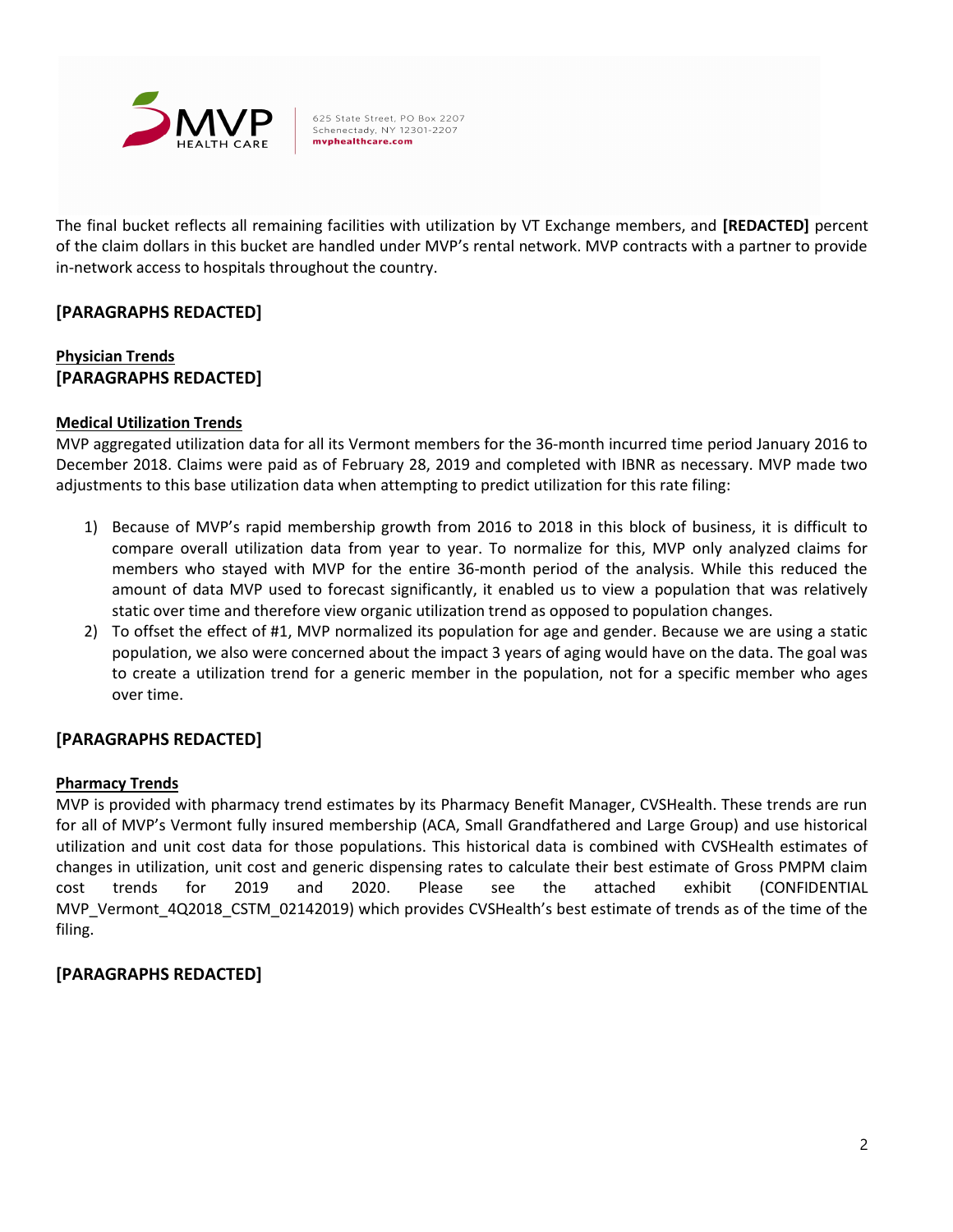

# 2. Discuss the credibility of the base period experience. What are the suspected drivers of the worse than expected experience?

Response: MVP has assumed that the base period experience is 100% credible. Over the past two years, MVP has seen a rapid increase in medical claim expense. This has been driven by both changes in morbidity to existing groups as well as several groups with lower morbidity leaving MVP. There has been a shift in market dynamics in the Vermont large group market away from fully insured products and toward alternative funding arrangements. It appears that the fully insured market is being selected against and MVP believes that its current mix of groups is representative of all the groups willing to purchase fully insured coverage in Vermont.

# 3. Describe how the 10.9% increase to the quarterly manual rate translates to an annual increase of 15.6%.

Response: The 10.9% quarterly manual rate increase reflect the proposed change in the manual rates from 4Q 2019 to 1Q 2020. In order to calculate the annual manual rate increase for a group that renews in 1Q 2020, you also need to incorporate the quarterly changes from 2Q to 4Q 2019. Those quarterly changes (2Q 2019/1Q 2019, 3Q 2019/2Q 2019 and 4Q 2019/3Q 2019) were 1.4% as approved in the prior filing. The 15.6% annual manual rate increase reflects the product of the 4 quarterly increases.

# 4. Provide quantitative support for the pooling charge of 9.92% for claims above \$100,000 and also provide the historical experience of claims above \$100,000 over the past five years for this block.

Response: Please see the tab "Question #4" in the attached Excel file for the implied pooling charges from the Vermont Large Group population for the past 5 calendar years. Because of the wide variability in implied pooling charges, MVP has chosen to use a pooling charge of 9.92%. This is the historical average of implied pooling charges for MVP's experience rated large group population in New York, which is much larger and more stable than the Vermont population.

# 5. Provide support for the 3.206 IBNR factor given the two months of claim run-out that was used. Provide actual to expected IBNR estimates for the prior 3 years.

Response: While the incurred estimates included two months of claim run-out, the actual paid claim data in the filing incorporated zero months of claim run-out. Said differently, the 3.206 IBNR factor for the incurred month of April 2019 includes claims both know and paid in May and June of 2019 as well as an estimate of remaining incurred claims as of June 2019. Please see the tab "Question #5" in the attached Excel document for a table which breaks out the incurred estimate for each month of the experience period into three components: paid claims as of April 2019, paid claims in May and June 2019 and remaining reserve as of June 2019. As you can see in the table, the majority of claims considered "IBNR" in the rate filing were actually known claims as of the time of the filing but were not included as paid claims in the data.

To compare actual to expected IBNR estimates, please see the following table that provide the annual incurred estimates from MVP's Vermont model. Each year is shown as of the following February (assuming 2 months of runout on the most recent incurred month) as well as the ultimate incurred estimate (assumed as of June 30, 2019). Restatement of incurred estimates have been under 1.3% for the prior 3 years.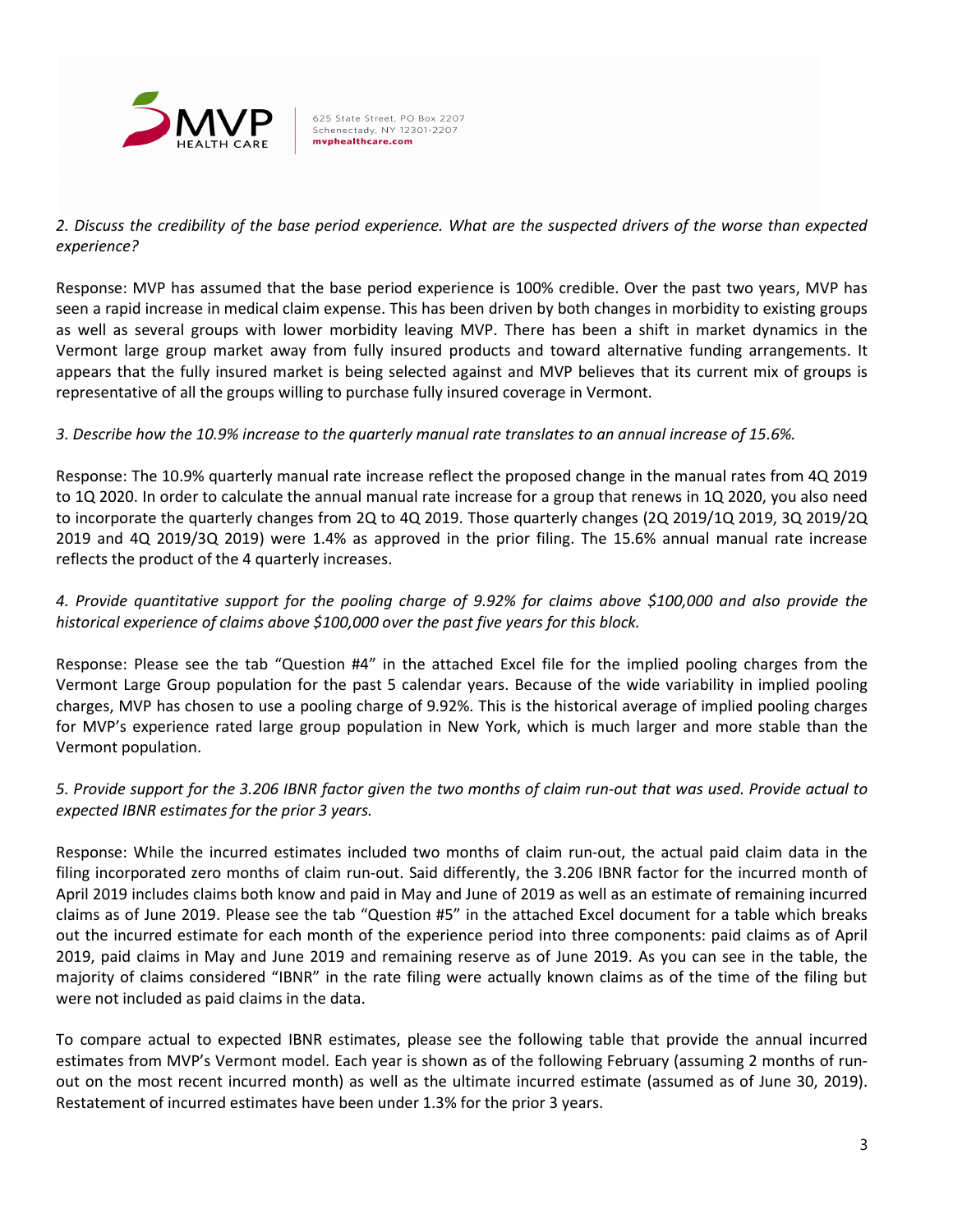

|          |                          | Ultimate        |  |
|----------|--------------------------|-----------------|--|
|          | <b>Incurred Estimate</b> | Incurred        |  |
| Calendar | as of the Following      | Estimate (as of |  |
| Year     | February                 | 6/30/19         |  |
| 2016     | \$26,260,355             | \$26,435,344    |  |
| 2017     | \$39,672,377             | \$40,178,539    |  |
| 2018     | \$97,878,075             | \$96,746,833    |  |

The 12-month IBNR factor, assuming two months of paid claim run-out as known at the time of the filing, is 1.025. This is in line with recent filings that have included two months lag between paid claims and incurred estimates.

6. Clarify if the calculation of the \$0.82 PMPM for the reclassification of antidepressants and antipsychotic/antimanic agents as preventive is based on claims that occurred before the deductible or for claimants who would not have hit the deductible with these claims removed.

Response: The \$0.82 PMPM considers claims that were paid by a member under their deductible using MVP's claims payment software. Those claims were paid by the member and will now be covered by MVP.

MVP recognizes that it is possible some members who hit their deductible with these claims may otherwise not have hit their deductible (and, therefore, MVP should only reflect a portion of the amount above as additional claim expense). MVP pulled member-level claim detail for this population and found that there were 0 cases of members hitting their deductible utilizing these drugs that would not have without the drugs. Therefore, the \$0.82 PMPM is the best estimate of the net claim cost increase to MVP due to this change.

7. Provide quantitative and qualitative support for the \$3.86 Medical Home and PCP Incentive.

Response: The \$3.86 PMPM line item for Medical Home and PCP Incentives include the following programs:

OneCare Population Health Management Payment (\$1.82 PMPM)- MVP is estimated to pay \$3.25 per attributed member per month to OneCare as part of our ACO risk share arrangement. This payment is to cover population health management work performed by OneCare. MVP's best estimate is that 56% of members will attribute to OneCare as part of the arrangement. Therefore, MVP has built \$1.82 (\$3.25 times 56%) PMPM into the rates.

Subsequent negotiations have determined that large group Vermont members will not be included in the risk deal for 2020. Therefore, MVP is amenable to removing this \$1.82 PMPM load from the rates.

Blueprint for Health Patient Centered Medical Homes (\$1.19 PMPM)- MVP pays a PMPM fee to PCMHs as part of the state's Blueprint for Health program. MVP's best estimate of the 2020 cost per attributed member per month is \$4.00 and 29.7% of members attributed to a PCMH in 2018. Therefore, MVP has built in \$1.19 PMPM (\$4.00 times 29.7%) into rates to account for this program.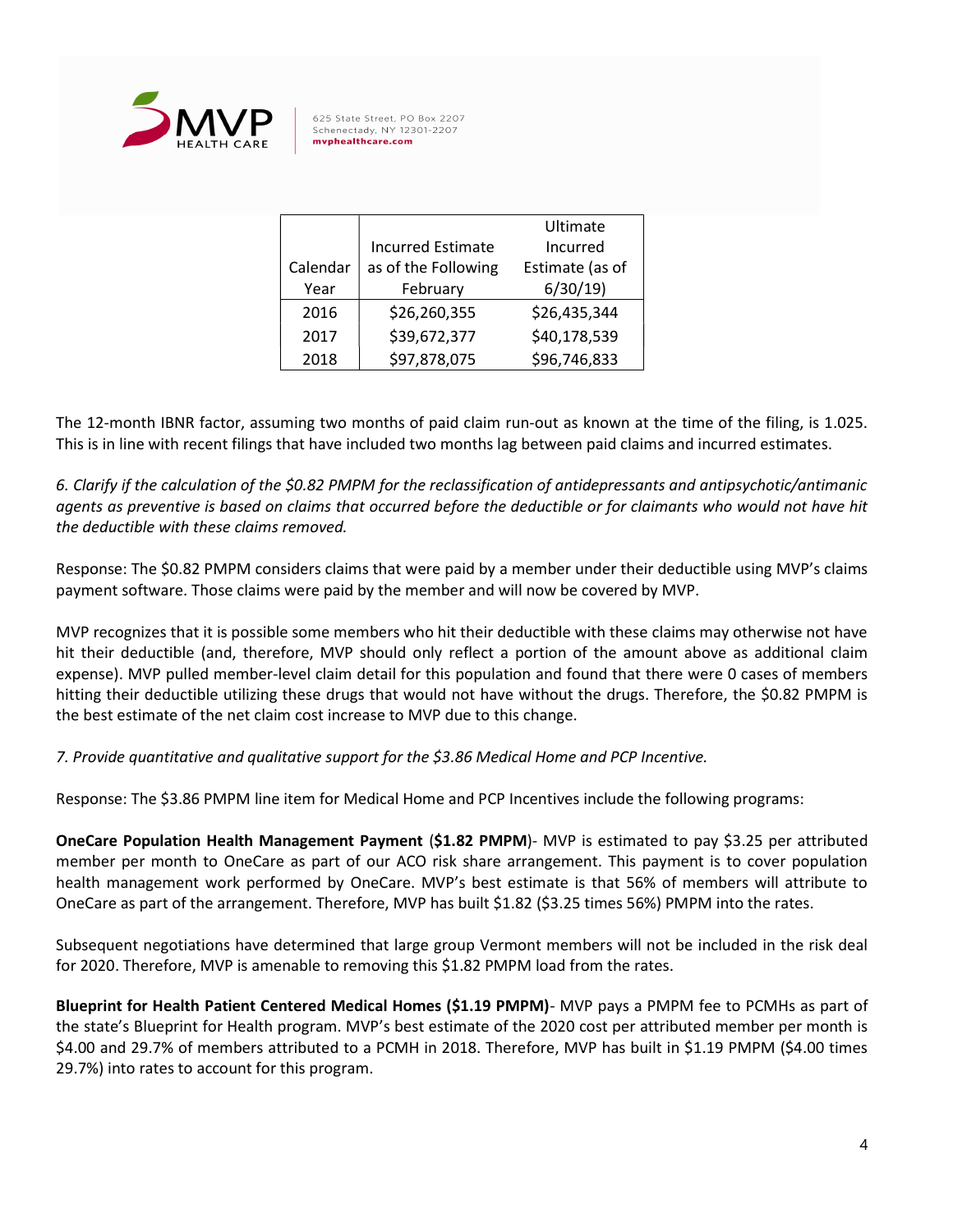

Community Health Teams Payments (\$0.85 PMPM)- MVP provides funding for Community Health Teams (CHTs) in Vermont, also as a part of the Blueprint for Health program. MVP's payments in the first two quarters of 2019 amounted to \$0.85 PMPM across all lines of business, and MVP does not expect these costs to increase at a rate faster than MVP's membership growth from 2019 to 2020. Therefore, MVP has built \$0.85 PMPM into the rates for 2020.

### 8. Provide additional qualitative support for the rationale behind making the adjustment on line 14b of Exhibit 3a.

Response: As part of the rating formula, MVP adjusts a group's manual rate based on the Standard Industrial Code (SIC) factor table provided in the filing. The table is calculated such that an average group is a 1.0 factor. MVP's manual rates reflect a mix of business that does not average out to a 1.0 member-weighted factor. Therefore, an adjustment to the manual rates is needed that is the inverse of the experience period average SIC factor. That way, a group with a SIC factor of 1.05 will have a manual rate that is 5% greater than an average group.

### 9. Provide quantitative and qualitative support for the 5.5% increase for the PMPM administrative costs.

Response: When setting premium rates for all of MVP's blocks of business, the contribution to administrative expenses is considered collectively across the enterprise to ensure that in total MVP can cover the anticipated corporate administrative budget for the coverage year. Projections for membership, fully insured premiums, Administrative Services Only (ASO) administrative fees, anticipated administrative funding for the New York State Medicaid Managed Care program and MVP's administrative cost allocation models were all considered to project overall contribution to administrative expenses for 2020 and used to inform pricing assumptions.

MVP's enterprise-wide membership has declined while global administrative costs continue to rise. Please see the table below for a summary of MVP's enterprise-wide over recent time periods. Over the past 15 months, MVP's enterprise-wide membership has declined by 5.2%.

|                                    | Dec 2017 | <b>Dec 2018</b> | <b>Mar 2019</b> |
|------------------------------------|----------|-----------------|-----------------|
| <b>MVP Enterprise Wide Members</b> | 592.228  | 567.663         | 561.520         |
| % Change Compared to Prior Period  | n/a      | -4.1%           | $-1.1\%$        |

MVP has found that a 5.5% increase to the admin expense on a PMPM basis is sufficient to cover administrative expenses given increasing expenses and declining membership. Because premiums are proposed to increase at a faster rate than the increase in PMPM administrative expenses, MVP is proposing to decrease its admin load as a percentage of premium. Note this PMPM change in administrative expense is consistent with the change in the admin load for MVP's 2020 VT Exchange filing.

### 10. Provide the actual historical average increase for the Covered Lives Assessment.

Response: Please see the tab "Question #10" in the attached Excel document which provides historical increases to the Covered Lives Assessment in New York. MVP would also like to note that this assessment only applies to subscribers that live in New York. Based on July 2019 membership, this would result in an approximate annual cost of \$6,000 across the entire Vermont large group block of business.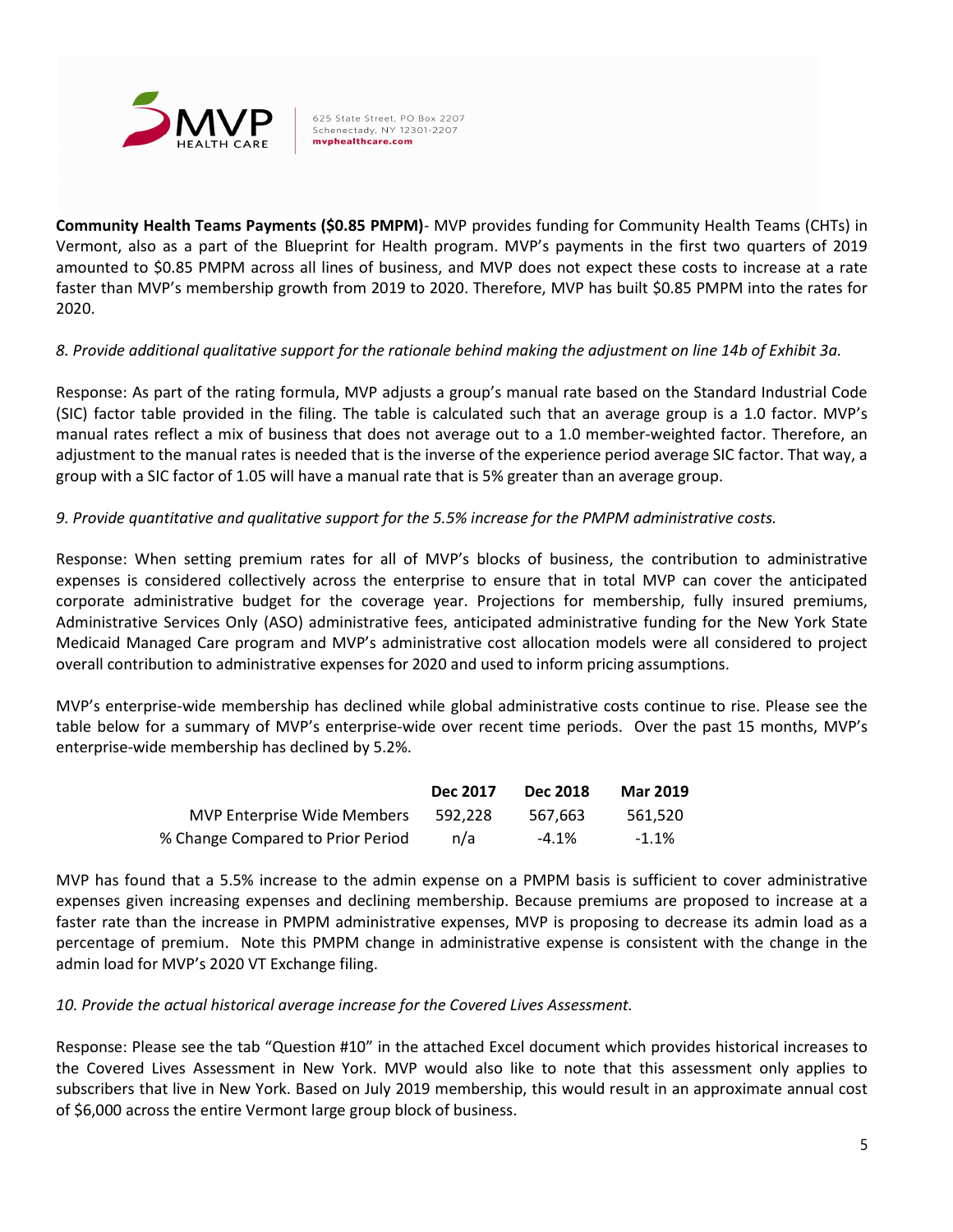

## 11. Provide quantitative support for the 1.0% assumption for the ACA Insurer Tax.

Response: Please see the tab "Question #11" in the attached Excel document for a quantitative derivation of MVP Health Care's actual 2018 ACA Health Insurer Tax liability by licensed entity.

Per United States Treasury Regulation § 57.4(a)(3), the Health Insurer Tax for fee years 2019 and forward are equal to "The applicable amount in the preceding fee year increased by the rate of premium growth (within the meaning of section 36B(b)(3)(A)(ii))." Because of this clause, the Tax will remain a consistent percentage of nationwide premium beginning in 2018. This has the effect of fixing MVP's tax load as a percentage of premium.

The only change that would affect MVP Health Care's global liability for the tax would be a shift of revenue between MVP's companies. MVP Health Plan has a portion of its revenue exempted from the tax due to its tax-exempt status, so a shift to or away from this company could change the total liability as a percentage of premium. However, MVP sensitivity tested these changes and found that, even in the most extreme scenarios, the liability as a percentage of premium would not change within 0.1%.

Therefore, we are confident in assuming a 1.0% Health Insurer Tax load for MVP Health Plan for 2020, consistent with the actual liability percentage for 2018.

# 12. Provide quantitative support for the calculation of the value of the benefits associated with the Safe Harbor riders.

Response: In MVP's internal benefit relativity model, all pharmacy claims that would be classified as preventive under this benefit (including claims for members that do not have the benefit) are flagged as being preventive. MVP then creates two sets of its distribution tables for qualified HDHP plans- one with these claims included and one with these claims excluded. That way, MVP can create a benefit relativity for every plan design with and without the Safe Harbor rider. The value of the rider is then calculated as the difference between computed manual rates with and without the rider.

A quantitative derivation of the Safe Harbor rider can be found by comparing the rows for coplan VT3HDH02AXL on Exhibit 3e in the rate filing. The difference between the "Total Required Revenue for 4Q19 After Resloping" for the designs with and without the rider is \$5.87 (\$426.40 with the rider, \$420.53 without the rider). Multiplying this resloped 4Q19 rider cost by the quarterly manual rate increase of 10.9% results in a 1Q 2020 rider cost of \$6.51 (which is the cost of the rider RXVT3HDH510L-b on Exhibit 4b for 1Q 2020).

### 13. Provide quantitative support for the calculation of the value of the updated wellness program.

Response: MVP's current wellness program provides \$200 in rewards for completing a Personal Health Assessment and \$125 in reimbursements for gym membership or other physical well-being programs. Based on experience period data, those claims totaled approximately \$0.59 PMPM across all large groups in New York and Vermont with \$0.35 PMPM attributable to the \$200 reward program and \$0.24 PMPM attributable to the \$125 reimbursement program.